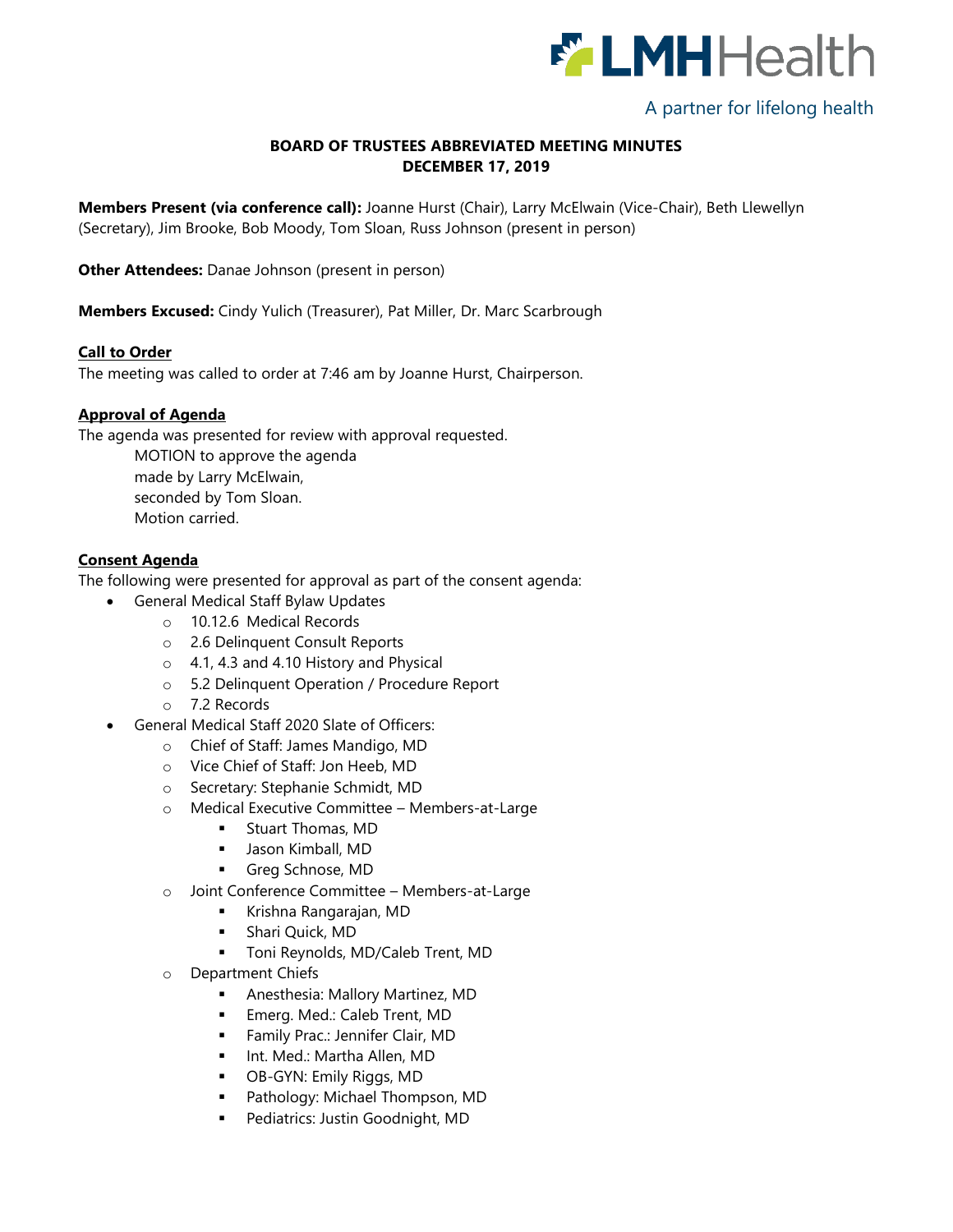

- Radiology: Richard Kuckelman, MD
- Surgery: Adam Goodyear, MD
- o Chair of MSQIC: Scott Solcher, MD
- Medical Executive Committee Recommendations:

## **MEDICAL STAFF & ALLIED HEALTH PROFESSIONAL STAFF - New Appointments:**

**Sara Puening, MD** (Consulting; Internal Medicine/Tele-Psychiatry) – Initial appointment 12/17/19 not to exceed 2 years.

**Nelson Uzquiano, MD** (Consulting; IM/Tele-Radiology) – Initial appointment 12/17/19 not to exceed 2 years. **Dustin Simpson, MD** (Consulting; IM/Tele-Radiology) – Initial appointment 12/17/19 not to exceed 2 years. **Harish Panicker, MD** (Consulting; IM/Tele-Radiology) – Initial appointment 12/17/19 not to exceed 2 years. **Harold Bradfield, MD** (Consulting; IM/Tele-Radiology) – Initial appointment 12/17/19 not to exceed 2 years. **Olufoljimi Obeme, MD** (Consulting; IM/Tele-Radiology) – Initial appointment 12/17/19 not to exceed 2 years. **Richard Holis, MD** (Consulting; IM/Tele-Radiology) – Initial appointment 12/17/19 not to exceed 2 years. **Zachary Roeder, MD** (Consulting; IM/Tele-Radiology) – Initial appointment 12/17/19 not to exceed 2 years. **Monica Blanton-Birzer, PA-C** (LMH Employee; Sponsors: Drs. Rendel & Fritz) - Initial appointment 12/17/19 not to exceed 2 years.

**Jennifer Espy, NP** (AHP; Sponsors: Sunflower Neonatology) - Initial appointment 12/17/19 not to exceed 2 years. **Lynda Page, NP** (AHP; Sponsors: Sunflower Neonatology) - Initial appointment 12/17/19 not to exceed 2 years. **Douglas Newson, NP** (AHP; Sponsors: Sunflower Neonatology) - Initial appointment 12/17/19 not to exceed 2 years.

## **MEDICAL & LMH EMPLOYEE/ALLIED HEALTH PROFESSIONAL STAFF – Reappointments:**

**Jeffrey Hicklin, MD** – (Consulting; Radiology) - effective 1/1/20 not to exceed 2 years. **Stephen Hinton, MD** – (Active Admitting; Surgery) - effective 1/1/20 not to exceed 2 years. **James Otten, DSS** – (Active Non-Admitting; Surgery) - effective 1/1/20 not to exceed 2 years. **Michael Thompson, MD** – (Active Admitting; Pathology) - effective 1/1/20 not to exceed 2 years. **Luke Wilson, MD –** (Consulting; Radiology) - effective 1/1/20 not to exceed 2 years. **Stacey Dines, APRN** – (LMH Health Employee; Eudora Family Care) - effective 1/1/20 not to exceed 2 years. **Jana Glass, APR** – (AHP; Emergency Dept.) - effective 1/1/20 not to exceed 2 years. **Kelly Jimenez, APRN** – (LMH Health Employee; OB/GYN) - effective 1/1/20 not to exceed 2 years. **Michelle Melvin, APRN** – (LMH Health Employee; Internal Medicine Group) - effective 1/1/20 not to exceed 2 years.

**Christopher Scott Roberts, CRNA** – (AHP; Lawrence Anesthesia) - effective 1/1/20 not to exceed 2 years. **Jacqueline Urban, CRNA** – (AHP; Lawrence Anesthesia) - effective 1/1/20 not to exceed 2 years.

#### **FOCUSED PRACTITIONER PRACTICE EVALUATIONS:**

**Kevin Dunham, DPM –** Active Admitting; Surgery/Podiatry - Initial **John Galligan, MD –** Active Admitting; Surgery/Orthopedics – Initial **Amanda Miller, MD –** Active Admitting; Family Practice – Initial for Cesarean Delivery w/Tubal Ligation. **Judith Clouse, Dental Assistant –** AHP; Sponsors: Growing Smiles - Initial

#### **PRIVILEGE &/or STATUS CHANGES & RESIGNATIONS:**

**John McMaster, MD –** Active Non-Admitting; Emergency Medicine/Wound Healing - Resignation effective 10/30/19.

**Kathy Ramirez, APRN –** LMH Employee; Sponsors: LMH Urology - Requests privilege additions of "Surgical Tech, Certified Surgical Tech & Certified First Assist."